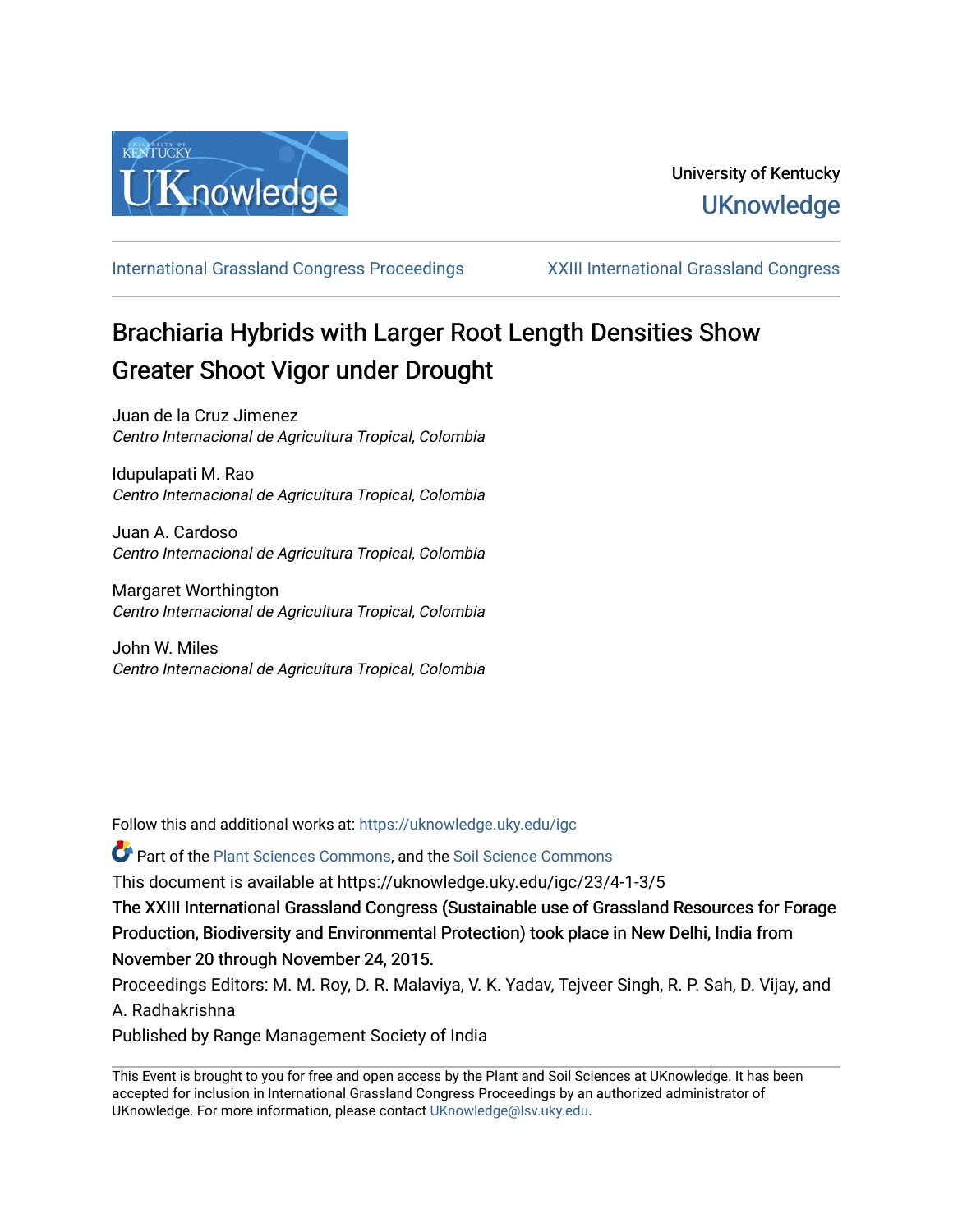## **Brachiaria hybrids with larger root length densities show greater shoot vigor under drought**

# **Juan de la Cruz Jimenez, Idupulapati M. Rao\* Juan Andres Cardoso, Margaret Worthington, John Miles**

CIAT (International Center for Tropical Agriculture), Cali, Colombia \*Corresponding author e-mail : i.rao@cgiar.org

**Keywords:** Forage grasses, Root distribution, Shoot biomass, Water extraction, Water stress

### **Introduction**

*Brachiaria* grasses are the most widely planted forages in Tropical America, and their demand is increasing across Africa and South-East Asia. One of the most limiting factors affecting productivity of *Brachiaria* forage grasses is seasonal drought. Genotypic variation for drought resistance has been found among *Brachiaria* forage grasses, making possible to genetically improve the productivity of *Brachiaria* forage grasses under water-limiting conditions (Rao, 2014). The ongoing *Brachiaria* breeding program at the International Center for Tropical Agriculture (CIAT) has been developing and testing *Brachiaria* hybrids that combine resistance to biotic constraints with adaptation to abiotic stresses such as drought.

Adaptation to drought conditions greatly relies on an efficient root system that facilitates water capture in drying soil. Among root traits, greater root length density (the length of roots per unit volume of soil, RLD cm/cm<sup>3</sup>) generally indicates greater ability for water uptake in drying soil (Wasson *et al.,* 2012). Screening of forage germplasm for resistance to drought conditions has often overlooked root traits. This is because of the difficulty to separate roots out of soil, which inevitably ends up in a very low-through-put system. However, new imaging techniques allow rapid estimation and quantification of RLD within the soil (*i.e*., without the need to separate roots from soil). The following work was therefore performed to evaluate the variation in dry mass, water uptake and RLD of 103 hybrids of *Brachiaria* after three weeks of growth under drought conditions. We hypothesized that hybrids with greater RLD could extract (particularly with increasing depth) more water in drying soil, which in turn is reflected in greater shoot dry mass production after three weeks of drought treatment.

## **Materials and Methods**

One hundred and three (103) hybrids from an interspecific *Brachiaria* population (*B. ruziziensis/B. brizantha/B. decumbens*) and seven checks (*B. humidicola* cv. Tully*, B. ruziziensis, B. brizantha* cv. Toledo, *B. brizantha* cv. Marandú, *B. decumbens* cv. Basilisk, *B.* hybrid *cv*. Mulato II *and B.* hybrid *cv*. Caymán) were evaluated under greenhouse conditions at CIAT. Top soil (an Oxisol) from Santander de Quilichao, Colombia was used. This soil was mixed with river sand in a proportion of 2:1 (w/w) and fertilized to avoid nutrient deficiencies. After that, 5 kg of soil mixture was loaded into transparent plastic cylinders that were inserted into PVC pipes of 80 cm high and 7.5 cm diameter. Plants were planted into these soil cylinders, watered daily to maintain field capacity of soil and allowed to grow for five weeks prior to establishing the drought treatment. The trial was established as a randomized complete block design with three replications grown under drought conditions. Drought treatment consisted of cessation of watering to 35 days-old plants for 3 weeks until the harvest time (*i.e*., for 21 days). During the experiment, the amount of extracted water by plants was monitored by weighing each cylinder every two days and at harvest date. At harvest, plants were separated into shoot and roots for their dry mass determination. Shoot and root biomass were determined after drying tissue in an oven at 60°C 72 hours. Prior to harvesting, two different views of each soil column were photographed using a digital camera (Nikon, Coolpix p6000, Nikon, Japan) mounted on a fixed tripod. The object (soil column) was placed at a distance of 1.5 m from the camera lens and evenly illuminated with halogen lamps. Recorded images were then processed to subtract background (i.e., soil) out of roots using a combination of image filter algorithms. RLD was estimated for the entire root column (0-80 cm) and for the 50-80 cm of soil depth. All images were processed and analyzed with ImageJ software (v. 1.38, National Institutes of Health, USA). Simple correlation (r) and regression  $(R^2)$  analysis were performed to test the association between RLD, shoot and root biomass and water uptake using R software.

#### **Results and Discussion**

Table 1 shows the correlation coefficient (r) values among measured traits and their significance. Hybrids with greater shoot biomass showed greater water uptake (Fig. 1). Hybrids with larger RLD showed greater water uptake (Table 1). The aforementioned suggests that there is a positive link between RLD and shoot biomass under drying soil conditions (Table 1). Furthermore, when testing the association of RLD at the 50-80 cm of soil profile with shoot biomass and water uptake, correlation values were greatly improved (Table 1). Identification of *Brachiaria* hybrids with greater RLD